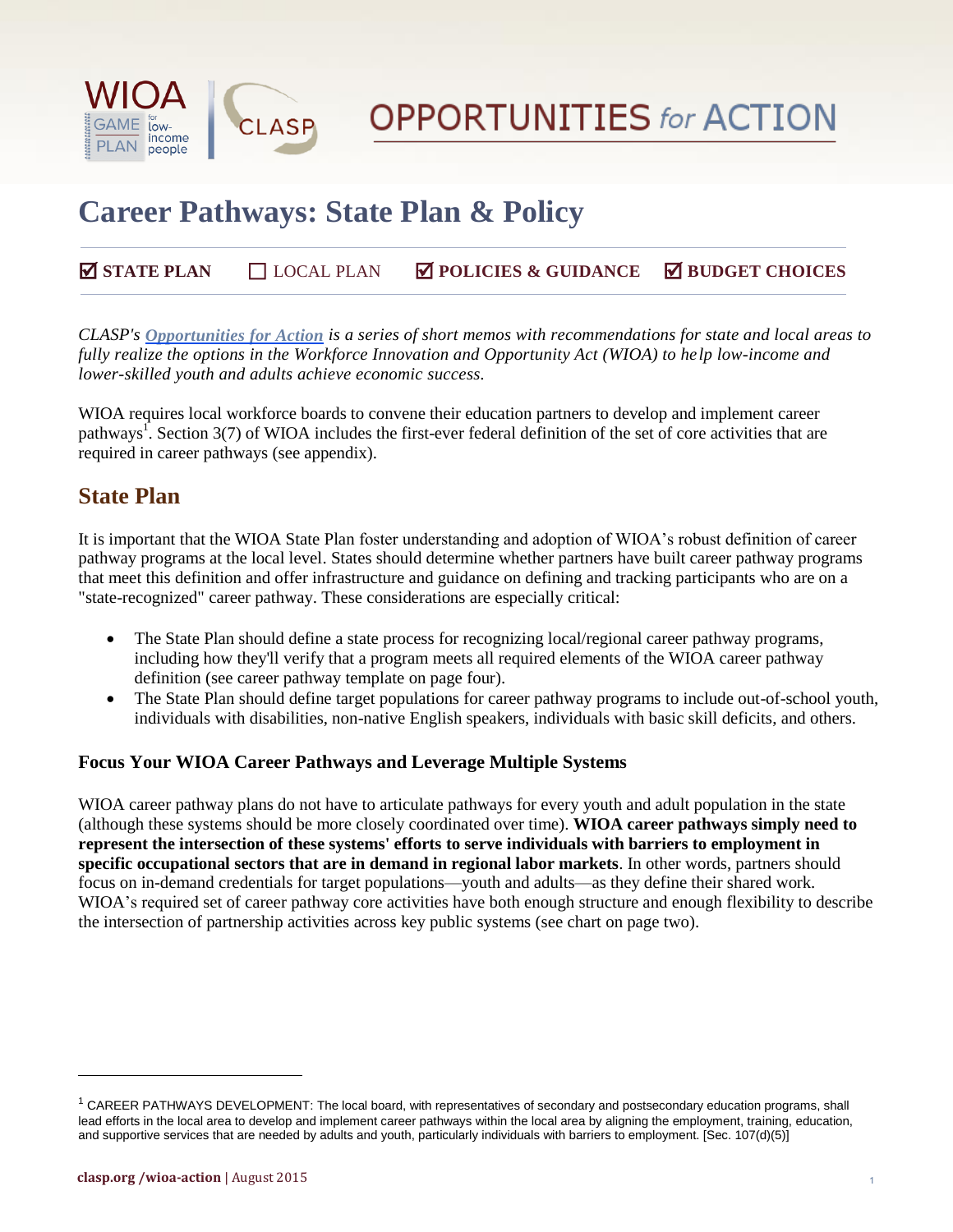

*Career pathway partnership activities across key public systems*

#### **Policies & Guidance**

Supporting local development and implementation of career pathways will necessitate state policy and guidance in key areas:

- The State should build pathway identifiers into administrative data systems so that individual participants can be "flagged" as participating in a particular state-recognized program (see CLASP's Opportunities for Action memo on Career Pathways: Using the State Eligible Training Provider List to Support Quality & Coordination).
- The State should issue a co-enrollment policy that clearly endorses an individual being served by multiple WIOA titles and explains how to track the variety of services received through the different providers.
- The State should define concurrent enrollment strategies with postsecondary career and technical education providers to ensure robust use of Integrated Education and Training—the balanced, simultaneous provision of adult literacy, workforce preparation, and training (see [CLASP's Opportunities](http://www.clasp.org/resources-and-publications/publication-1/WIOA-Title-II-memo.pdf) for Action memo on [WIOA Title II Adult Education\)](http://www.clasp.org/resources-and-publications/publication-1/WIOA-Title-II-memo.pdf).
- The State should give guidance to human service providers on enrolling and supporting human service recipients in these state-recognized career pathways.
- The State should ensure that state-recognized career pathway programs are on the state's Eligible Training Provider List, making them eligible for title I-B training funds.

#### **Collaborative Leadership**

Of course, it's easier said than done. To develop a robust career pathway that includes multiple aligned programs for target populations, that is funded by a variety of sources, and that can be tracked through multiple data systems, partners will have to implement significant changes in practice and policy and—perhaps most critically—use a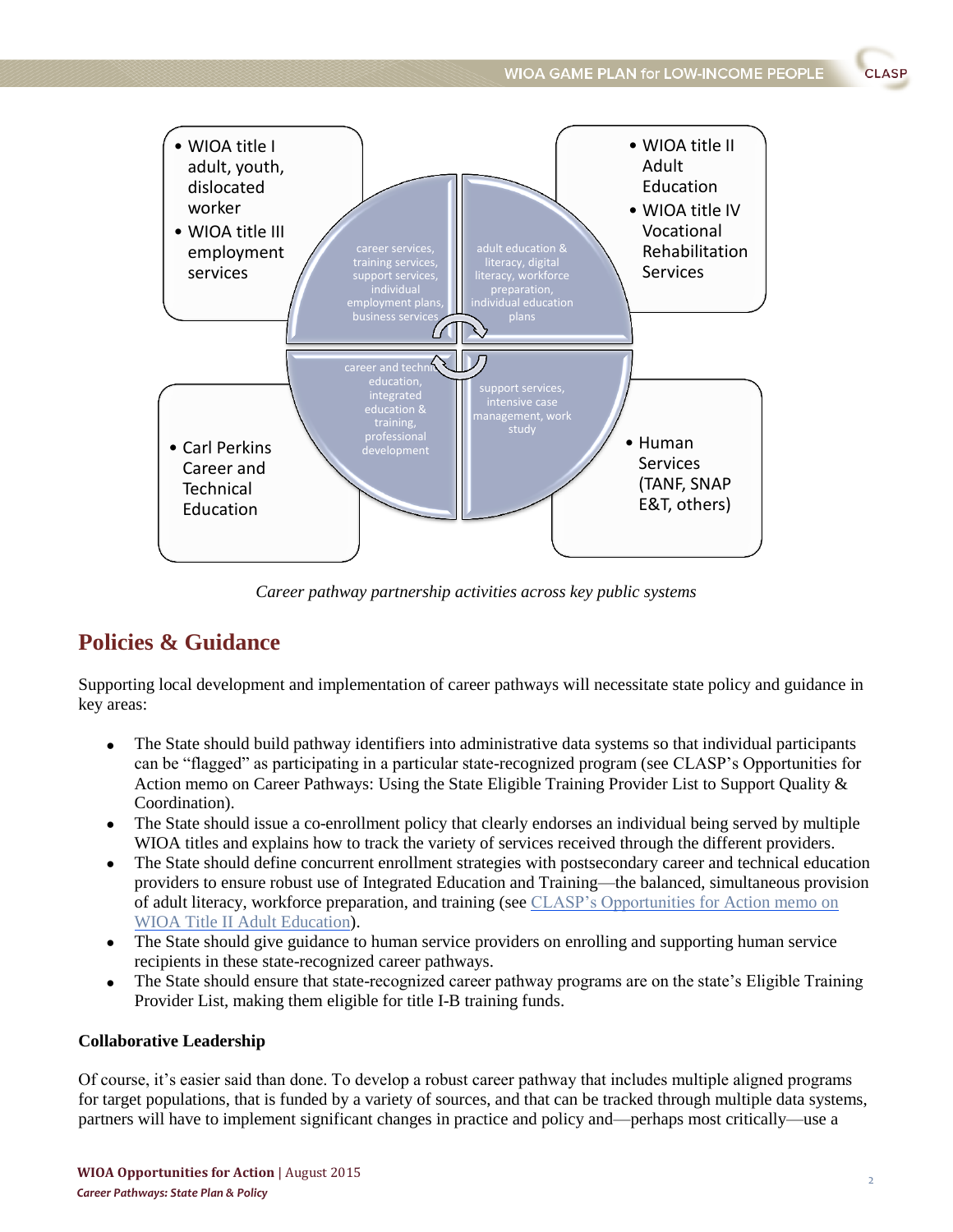collaborative, distributed leadership model based on respect and a shared vision. To learn from practitioners across 10 leading career pathway states, see the Alliance for Quality Career Pathways' **[Shared Vision, Strong Systems](http://www.clasp.org/issues/postsecondary/pages/aqcp-framework-version-1-0)  [framework](http://www.clasp.org/issues/postsecondary/pages/aqcp-framework-version-1-0)**.

To support local boards in their mandate to develop and implement career pathways, the state can provide the following guidance on identifying and reporting on career pathway participants within WIOA program data.

- **STEP 1:** Providers define their career pathway program(s) by completing a template for each pathway and submitting it to designated state staff. This form requires naming the pathway program, identifying the intended target population, and identifying how the WIOA-defined elements exist in the pathway. State staff will use this document to learn about the career pathway models providers are implementing and will retain these forms to allow for consistent reporting, information sharing across providers, and responses to requests for information. (See text box on page four for an example.)
- **STEP 2:** Designated state staff will add the career pathway program to the list of projects in the management information system (MIS). The career pathway will only be available in the MIS to the provider who submitted the form (i.e., other providers cannot select it).
- **STEP 3:** The provider identifies individual customers as participants in a career pathway by assigning the activities to that individual customer's record, regardless of funding stream.

#### **Budget Choices**

**The State should use the Governor's set-aside to support building career pathways systems for out-of-school youth and adults with low literacy.** States can leverage WIOA funding with discretionary state funding and TANF and other human service funding to jump-start integrated education and training pilot programs across the state while sustained funding opportunities are identified and encouraged through policies and procedures.

Additionally, braided funding—the use of multiple, diverse funding streams to pay for specific components of a career pathway program—is the effect of co-enrolling participants who are "attached" to particular WIOA programs, human services, or financial aid awards. States will need to develop explicit guidance on "counting" individuals who are co-enrolled across WIOA programs, TANF, CTE, and other partner programs. While individuals have always participated simultaneously or sequentially—either intentionally or unintentionally—in multiple programs, co-enrollment guidance would establish this practice as an intentional strategy for aligned service and reassure local providers that the approach is supported and rewarded.

Co-enrollment will lead to individuals being supported by a variety of funding streams that are attached to their programs. Partners need to understand the opportunities and limitations of each of the federal funding streams. CLASP's updated **[Career Pathway Funding Toolkit](http://www.clasp.org/issues/postsecondary/pages/funding-career-pathways-and-career-pathway-bridges-a-federal-funding-toolkit-for-states)** describes federal funding opportunities and limitations within a career pathway framework, with special emphasis on funding support services.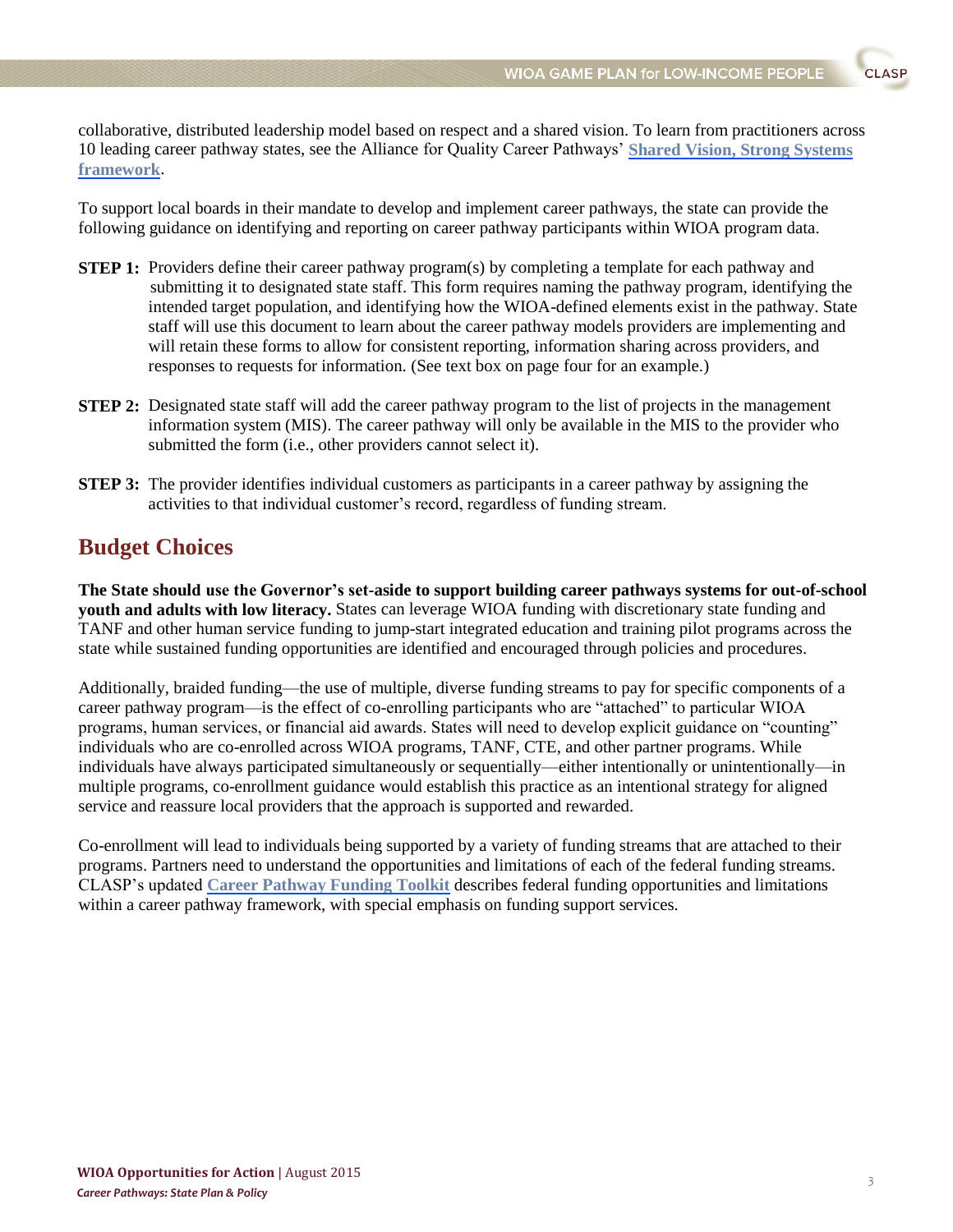## **WIOA Career Pathway Template**

Name of the career pathway program:

**Target Population:** Describe the group(s) of individuals this pathway model will target, including individuals with barriers to employment and priority of service populations.

*Describe how this pathway embodies the required elements for state-recognized WIOA career pathway programs.*

**Sector identification:** Describe how this career pathway aligns to the skill needs of your local/regional employers, including sector strategies and Labor Market Information (LMI).

**Stackable education & training for recognized postsecondary credentials with labor market value**: Describe the range of education & training activities across systems, including secondary diploma or its equivalent and at least one recognized postsecondary credential. Are these programs on the Eligible Training Provider List?

**Integrated Education & Training (IET)**: Describe 3 IET components: academic, workforce preparation, and workforce training. Note balanced, simultaneous components organized for accelerated education and career advancement. Attach the combined set of learning outcomes.

**Career services & supportive services**: Describe counseling, employability skill development, work experience, and placement and retention services for education and employment success.

*Describe navigation/career counseling and participant supports, especially individuals with barriers to employment.*

**Opportunities to enter and advance**: Describe entry/exit points, flexible scheduling/delivery model that allows for the combination of work experiences, work-based training, and other employment and education/training combinations.

**Related CLASP resources: [Comments on proposed regulations;](http://www.clasp.org/issues/postsecondary/in-focus/clasp-submits-comments-on-wioa-notices-of-proposed-rulemaking-nprms) [Shared Accountability in WIOA and](http://www.clasp.org/resources-and-publications/publication-1/WIOA_sharedaccountability.pdf)  [Career Pathways.](http://www.clasp.org/resources-and-publications/publication-1/WIOA_sharedaccountability.pdf)**

**Questions?** Contact **[Judy Mortrude](mailto:jmortrude@clasp.org)**, director of CLASP's Alliance for Quality Career Pathways.

**Did you find this helpful? [Give us your feedback!](https://www.surveymonkey.com/r/TRQW2Z6)**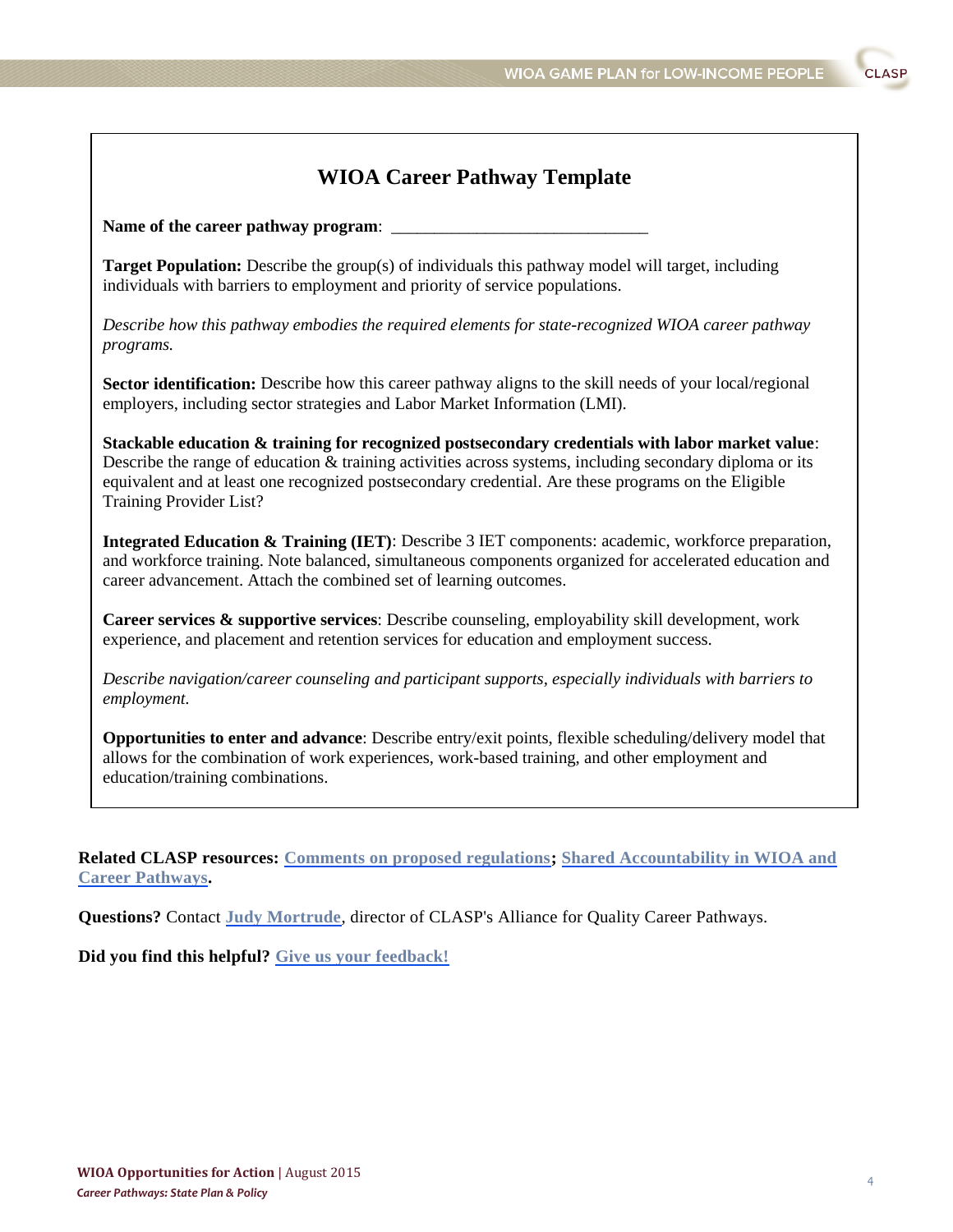### **Appendix: WIOA Definitions**

**CAREER PATHWAY:** a combination of rigorous and high-quality education, training and other services that (A) aligns with the skill needs of industries in the economy of the State or regional economy involved; (B) prepares an individual to be successful in any of a full range of secondary or postsecondary education options, including apprenticeships…; (C) includes counseling to support an individual in achieving the individual's education and career goals; (D) includes, as appropriate, education offered concurrently with and in the same context as workforce preparation activities and training for a specific occupation or occupational cluster; (E) organizes education, training, and other services to meet the particular needs of an individual in a manner that accelerates the educational and career advancement of the individual to the extent practicable; (F) enables an individual to attain a secondary school diploma or its recognized equivalent, and at least 1 recognized postsecondary credential; and (G) helps an individual enter or advance within a specific occupation or occupational cluster. [WIOA, Sec. 3(7)]

**CAREER SERVICES** include—at a minimum…(i) eligibility…; (ii) outreach, intake…; (iii) initial assessment of skill levels (including literacy, numeracy, and English language proficiency), aptitudes, abilities (including skills gaps), and supportive service needs; (iv) labor exchange services, including—(I) job search and placement assistance and, in appropriate cases, career counseling, including—(aa) provision of information on in-demand industry sectors and occupations; and(bb) provision of information on nontraditional employment; and(II) appropriate recruitment and other business services on behalf of employers… (v) referral…;(vi) labor market information and occupations in demand…:(vii) performance information and program cost information on eligible providers of training …; (viii) information and referral to benefit programs ...; (x) unemployment compensation information…; (xi) FAFSA assistance…;(xii) services, if determined to be appropriate in order for an individual to obtain or retain employment, that consist of—(I) comprehensive and specialized assessments of the skill levels and service needs of adults and dislocated workers, which may include—(aa) diagnostic testing and use of other assessment tools; and (bb) in-depth interviewing and evaluation to identify employment barriers and appropriate employment goals; (II) development of an individual employment plan, to identify the employment goals, appropriate achievement objectives, and appropriate combination of services for the participant to achieve the employment goals, including providing information on eligible providers of training services pursuant to paragraph (3)(F)(ii), and career pathways to attain career objectives; (III) group counseling; (IV) individual counseling; (V) career planning; (VI) short-term prevocational services, including development of learning skills, communication skills, interviewing skills, punctuality, personal maintenance skills, and professional conduct, to prepare individuals for unsubsidized employment or training; (VII) internships and work experiences that are linked to careers; (VIII) workforce preparation activities; (IX) financial literacy services, such as the activities described in section  $129(b)(2)(D)$ ; (X) out-of-area job search assistance and relocation assistance; or (XI) English language acquisition and integrated education and training programs; and (xiii) follow-up services, including counseling regarding the workplace, for participants in workforce investment activities authorized under this subtitle who are placed in unsubsidized employment, for not less than 12 months after the first day of the employment, as appropriate. [WIOA, Sec. 134(c)(2) ]

**ELIGIBLE TRAINING PROVIDER LIST:** career pathway programs should be included on the ETPL through demonstration of "the degree to which the training programs of such providers relate to in-demand industry sectors and occupations in the State;…the ability of the providers to offer programs that lead to recognized postsecondary credentials; the quality of a program of training services, including a program of training services that leads to a recognized postsecondary credential; the ability of the providers to provide training services to individuals who are employed and individuals with barriers to employment," and more. [WIOA Sec. 122(b)(1)(D-I)]